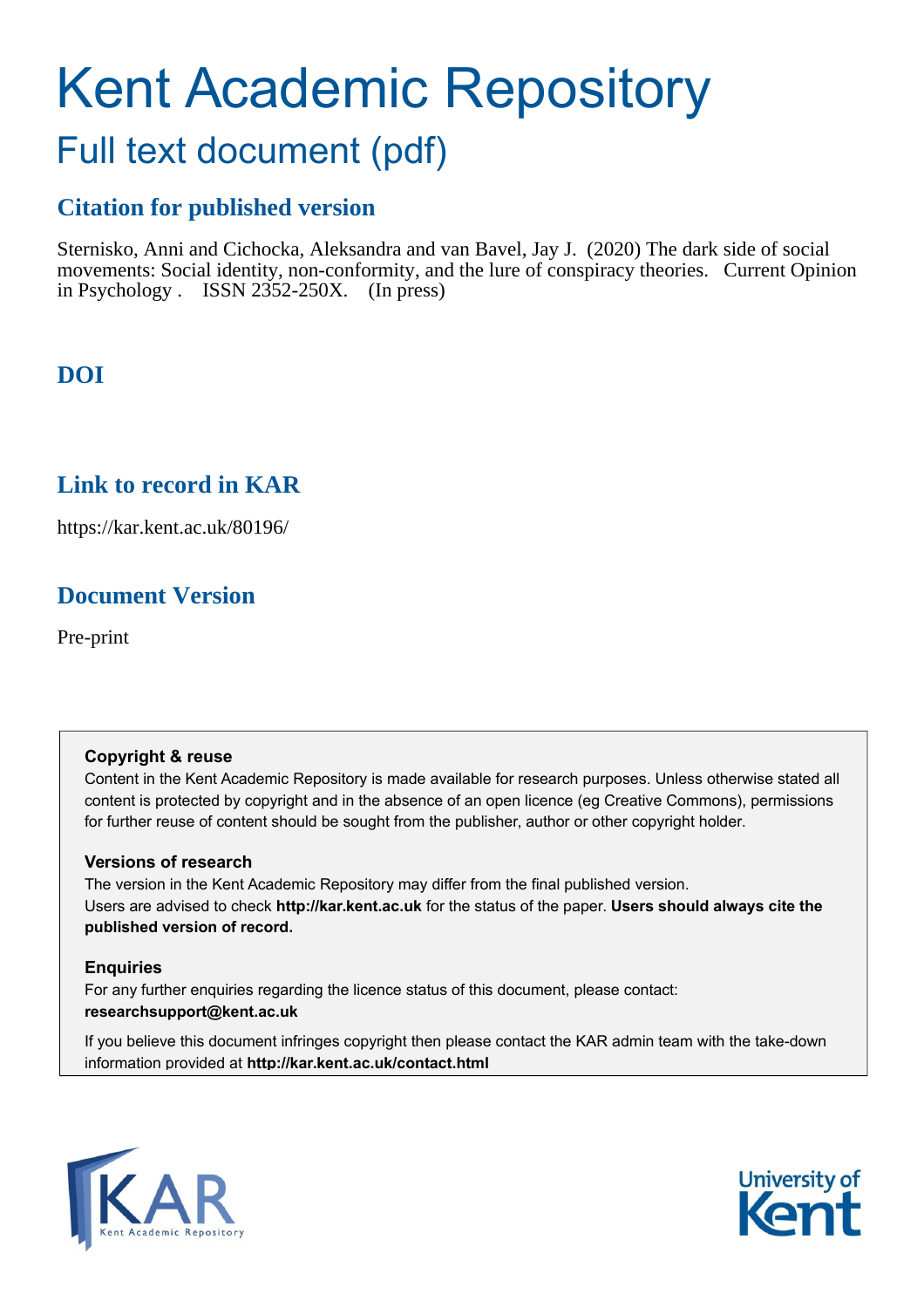## **The dark side of social movements:**

## **Social identity, non-conformity, and the lure of conspiracy**

## **theories**

Anni Sternisko  $1^*$  Aleksandra Cichocka<sup>23</sup> Jay J. Van Bavel<sup>1</sup>

#### **Addresses**

<sup>1</sup>Department of Psychology, New York University, New York, NY 10003, USA

<sup>2</sup>School of Psychology, University of Kent, CT2 7NZ Canterbury, UK

3 Institute of Psychology, Nicolaus Copernicus University, Torun, Poland

\*Corresponding author: Van Bavel, Jay J. (jay.vanbavel@nyu.edu)

#### **Citation**

Sternisko, A., Cichocka, A. & Van Bavel, J. J. (in press). The dark side of social movements: Social identity, non-conformity, and the lure of conspiracy theories. *Current Opinion in Psychology.*

#### **Acknowledgements**

*We thank members of the Social Identity and Morality Lab for valuable feedback on a previous version of this article. We thank our research assistants Sahar Hafezi and Akiva Thalheim for their help with literature research and proofreading the article.* 

#### **Conflict of interest**

The authors declare that they have no known competing financial interests or personal relationships that could have appeared to influence the work reported in this paper.

#### **Author Contributions**

All authors contributed to conceptualization, writing, review & editing. AS created the visualization.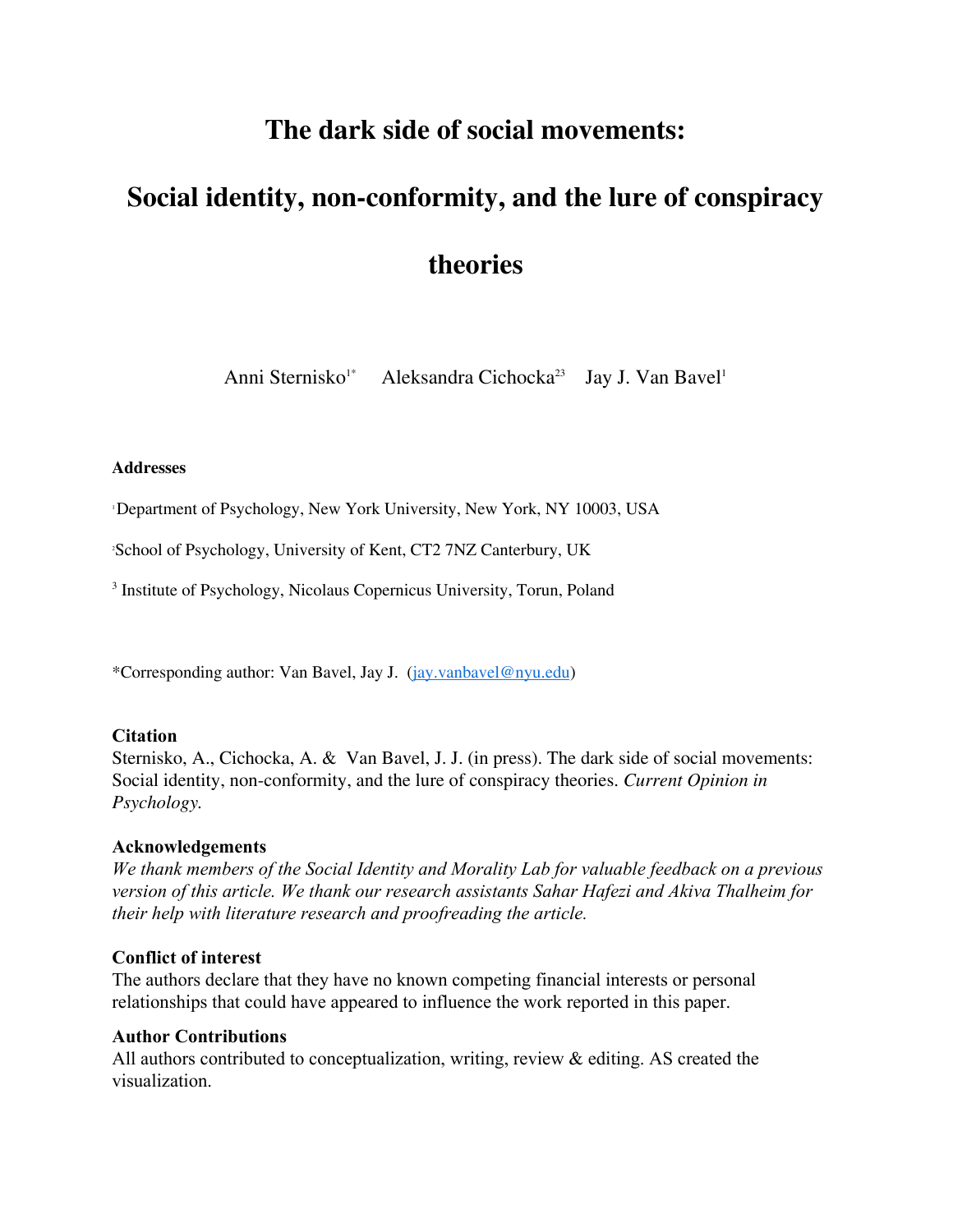#### **Abstract**

*Social change does not always equal social progress--there is a dark side of social movements. We discuss conspiracy theory beliefs –beliefs that a powerful group of people are secretly working towards a malicious goal–as one contributor to destructive social movements. Research has linked conspiracy theory beliefs to anti-democratic attitudes, prejudice and non-normative political behavior. We propose a framework to understand the motivational processes behind conspiracy theories and associated social identities and collective action. We argue that conspiracy theories comprise at least two components – content and qualities— that appeal to people dif erently based on their motivations. Social identity motives draw people foremost to contents of conspiracy theories while uniqueness motives draw people to qualities of conspiracy theories.*

#### **Highlights**

- Conspiracy theories claim that a powerful group is secretly pursuing an evil goal
- Conspiracy theories can foster anti-democratic social movements
- Conspiracy theories attract people with both their content and qualities
- Content and qualities appeal to people differently based on their motivations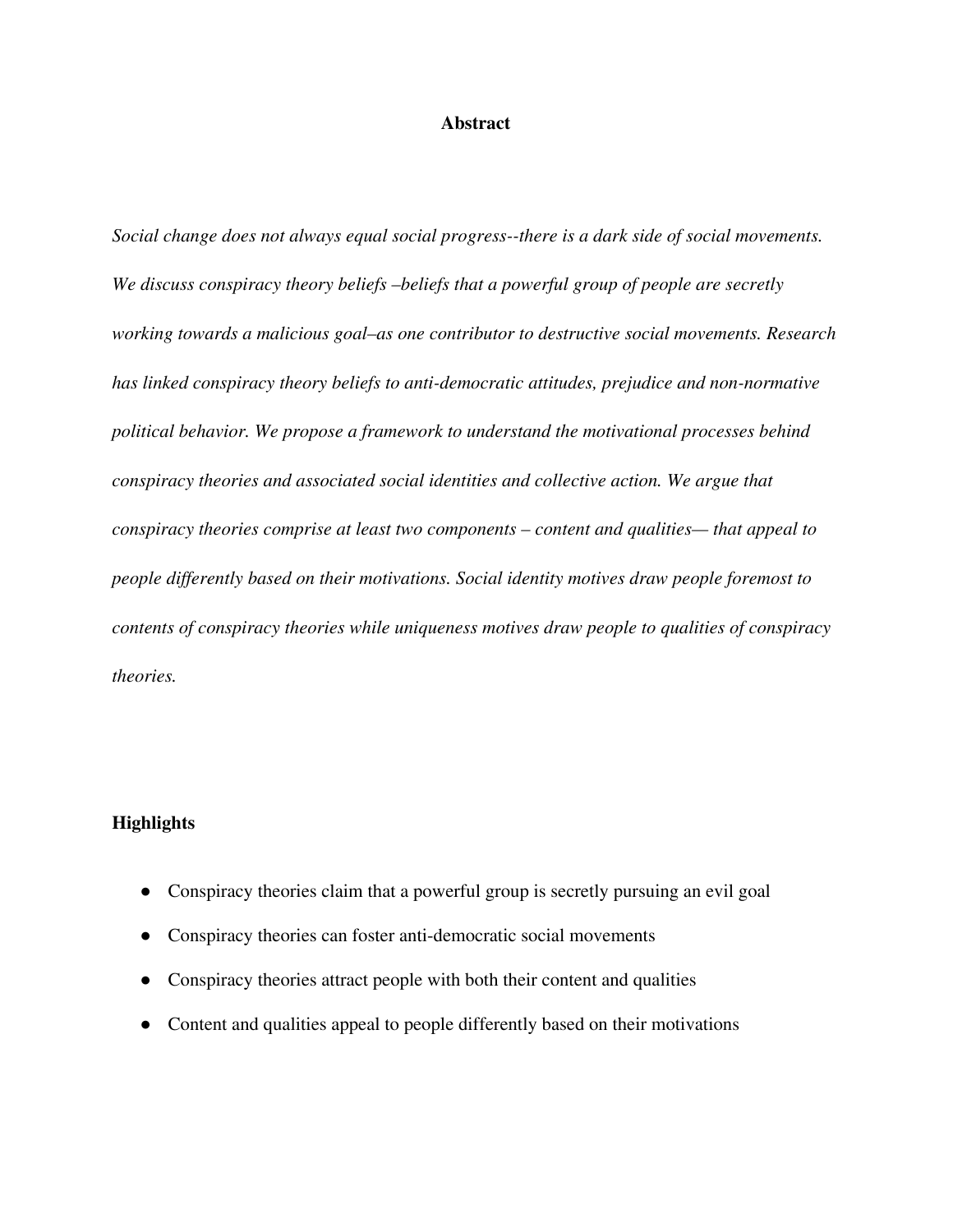### **The dark side of social movements:**

# **Social identity, non-conformity, and the lure of conspiracy theories**

Social change is mostly equated with social *progress* brought about by revolutionary movements such as the Arabic Spring or #MeToo. However, social change is often destructive. Take the rising U.S. anti-vaccination movement. While measles vaccination rates have been steadily decreasing in many parts of the U.S. [1], the numbers of measles cases have skyrocketed from 86 cases in 2016 to 1,282 cases in 2019 [2]. Recent statistics from Europe provide another example of potentially dangerous social change. The current European Parliament holds as many as nine far-right parties [3]. These parties include Germany's Alternative für Deutschland, Italy's The League and France's National Rally [4] -- all of which exhibit xenophobic thought and pursue anti-Islamic political agendas [4–7]. What motivates social movements that threaten social health, economic prosperity, and democratic principles? We argue that conspiracy theories -- theories that a powerful group of people are secretly working towards a malevolent or unlawful goal [8\*\*] can be one reason. Though not all conspiracy theories are wrong, irrational, or harmful for society, many of them are in fact closely intertwined with some of today's most powerful, destructive social movements. For example, "The Great Replacement" conspiracy theory about a secret plot to ethnically and culturally replace White Europeans is one of the fastest growing far-right movements in Europe advocating to deport European immigrants [9]. In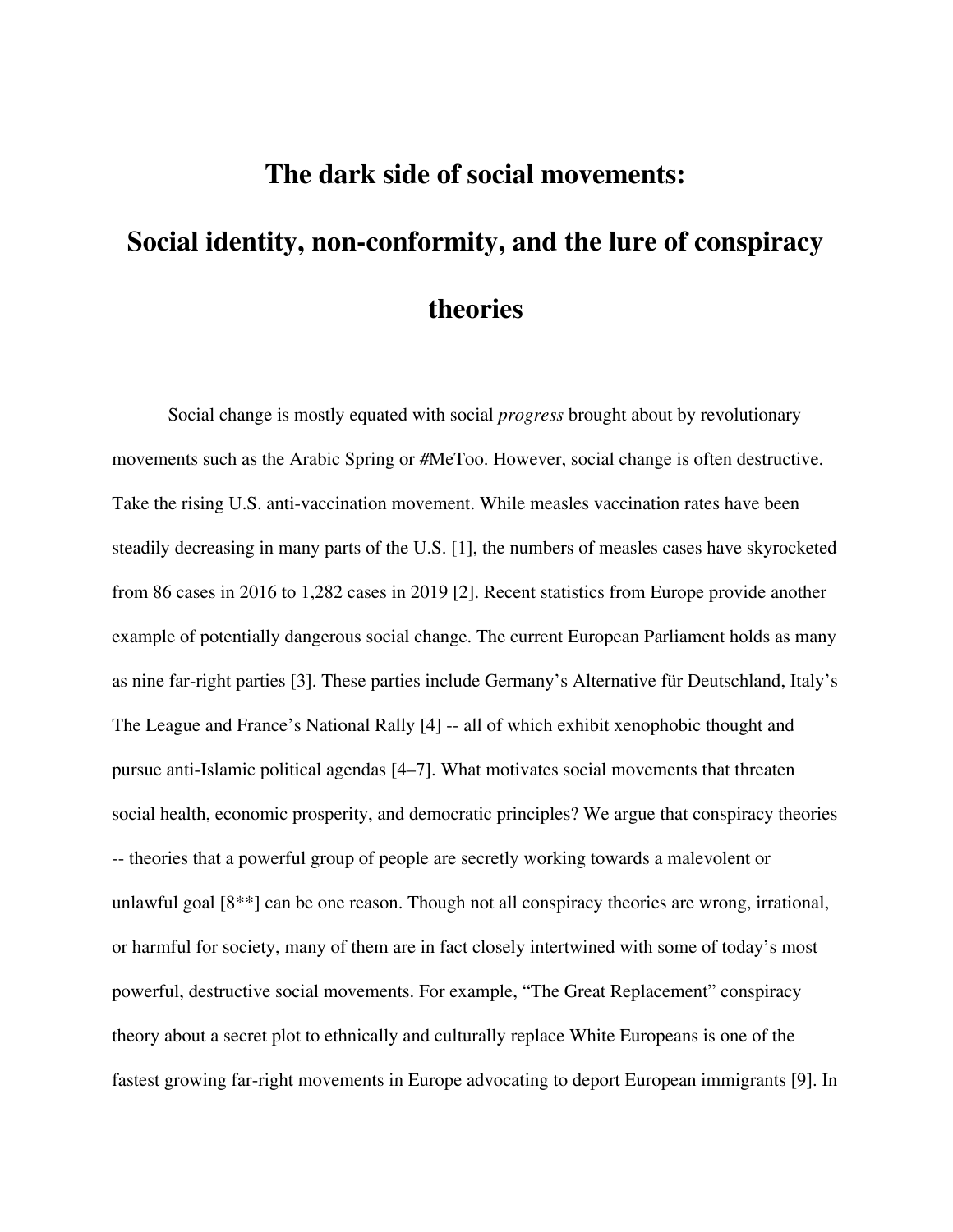this article, we will explain how conspiracy theories can foster anti-democratic social movements. Our article will exclusively focus on the destructive social movements associated with conspiracy theories, although we do acknowledge that certain (true) conspiracy theories can foster democratic and progressive social movements such as anti-corruption movements.

#### **1. Conspiracy Theories as a threat to democracy**

While healthy skepticism of government and elites is necessary for a functioning democracy, beliefs in certain conspiracies can pose a serious threat to democracy. Conspiracy theory beliefs<sup>1</sup> are linked to political alienation and cynicism  $[10-12]$ , decreased intentions to volunteer for a charity [13] and demotivate people to engage in normal, democratic practices [see 14] like voting [15, but see 16].

Conspiracy theories can even motivate unlawful anti-democratic political behavior (e.g., attacking people in power; [17\*\*,18]. Conspiracy beliefs have been linked to right-wing authoritarianism [19], political extremism across the political spectrum [20] and grandiose beliefs about the nation [21, 22, 23\*].

People holding stronger conspiracy theory beliefs are more open to everyday crimes [24] and hold stronger hostile intentions towards outgroups [23\*]. For instance, Jewish conspiracy theory beliefs are related to prejudice and discrimination against Jewish people [25-28] and several other outgroups [29\*\*].

#### **2. The two motivational allures of conspiracy theories: content and qualities**

<sup>&</sup>lt;sup>1</sup> Studies differ in their focus on beliefs in real-world conspiracy theories, novel conspiracy theories, conspiracy thinking, and conspiracy mentality. It goes beyond this paper to discuss and address psychological differences between these constructs. We will use "conspiracy theory beliefs" as an overarching, simplifying term.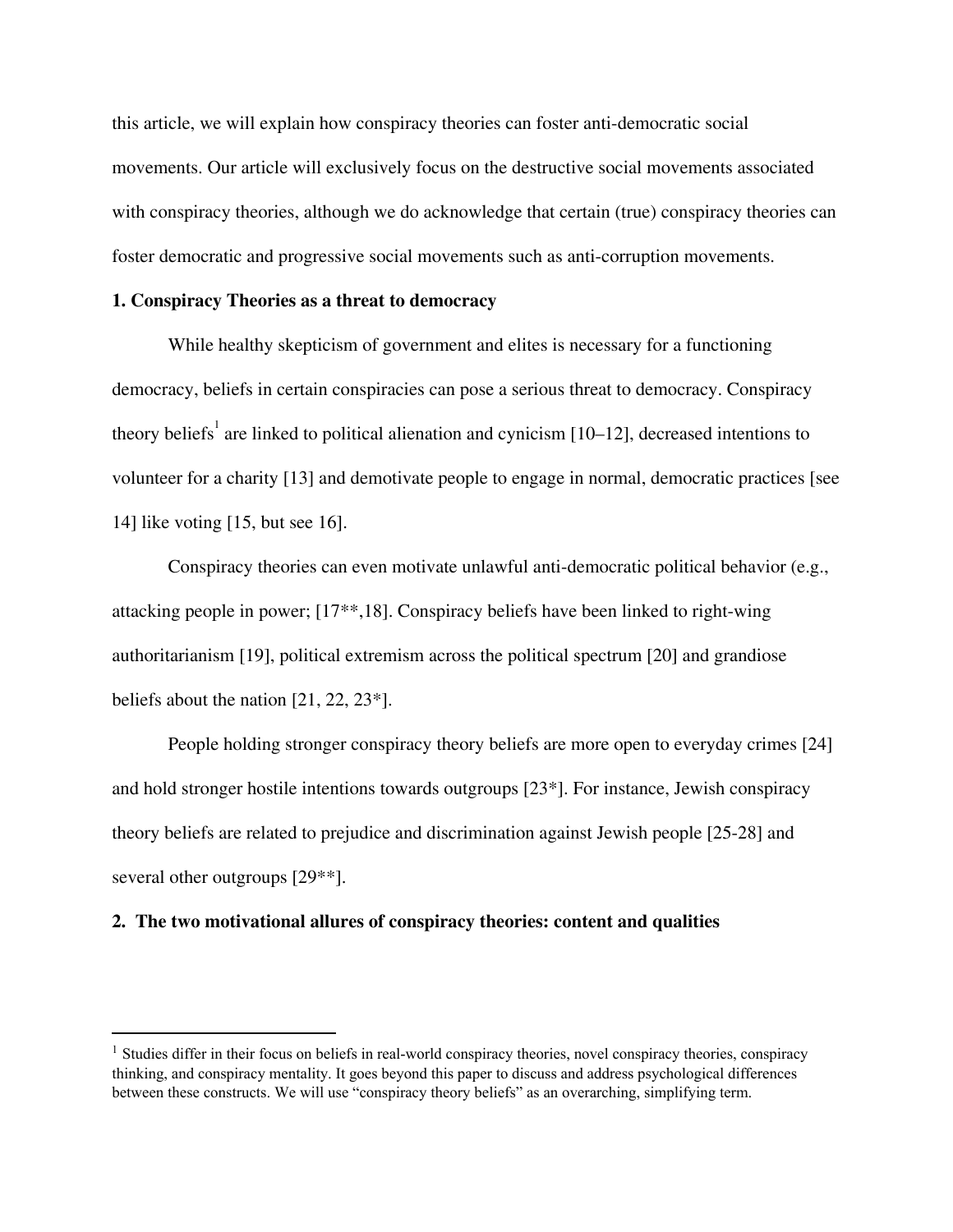To understand why and how conspiracy theory beliefs fuel anti-democratic social movements it is crucial to understand their motivational underpinnings and relationship to social identity. Recent reviews [30,8\*\*] distilled three main motivators behind conspiracy theory beliefs: conspiracy beliefs are higher when people want to (1) feel good about themselves and the groups they belong to [31,32, 21], (2) make sense of their environment [33–35], or (3) feel safe and in control [36–38].

Yet, an overarching framework that captures how these motives are linked to belief in conspiracy theories is missing. We propose that conspiracy theories comprise at least two motivational allures – content and qualities – that draw people toward them. We argue that motives behind conspiracy theories are qualitatively different for those who are enticed by the content of the conspiracy theory as opposed to those enticed by the qualities of the conspiracy theory. Using this distinction, also clarifies the relationship between different motives (e.g., social identity motives, uniqueness motives) and conspiracy theory beliefs. Social identity motives draw people foremost to the content of a conspiracy theory while uniqueness motives draw people foremost to the qualities of a conspiracy theory.

One may think about endorsing conspiracy theories like choosing a movie to watch. Someone who enjoys a good thriller might be more inclined to randomly pick a movie from the "horror" genre because its defining qualities (e.g., creepiness) promise to give them similar feelings. When and where the plot takes place might be inconsequential. Conversely, someone might be a fan of an actress (e.g., Julia Roberts) and picks a movie she's starring in, regardless of its genre. Conspiracy theories can be understood as a genre of belief systems that is defined by certain qualities. Each individual conspiracy theory is a film with a unique content.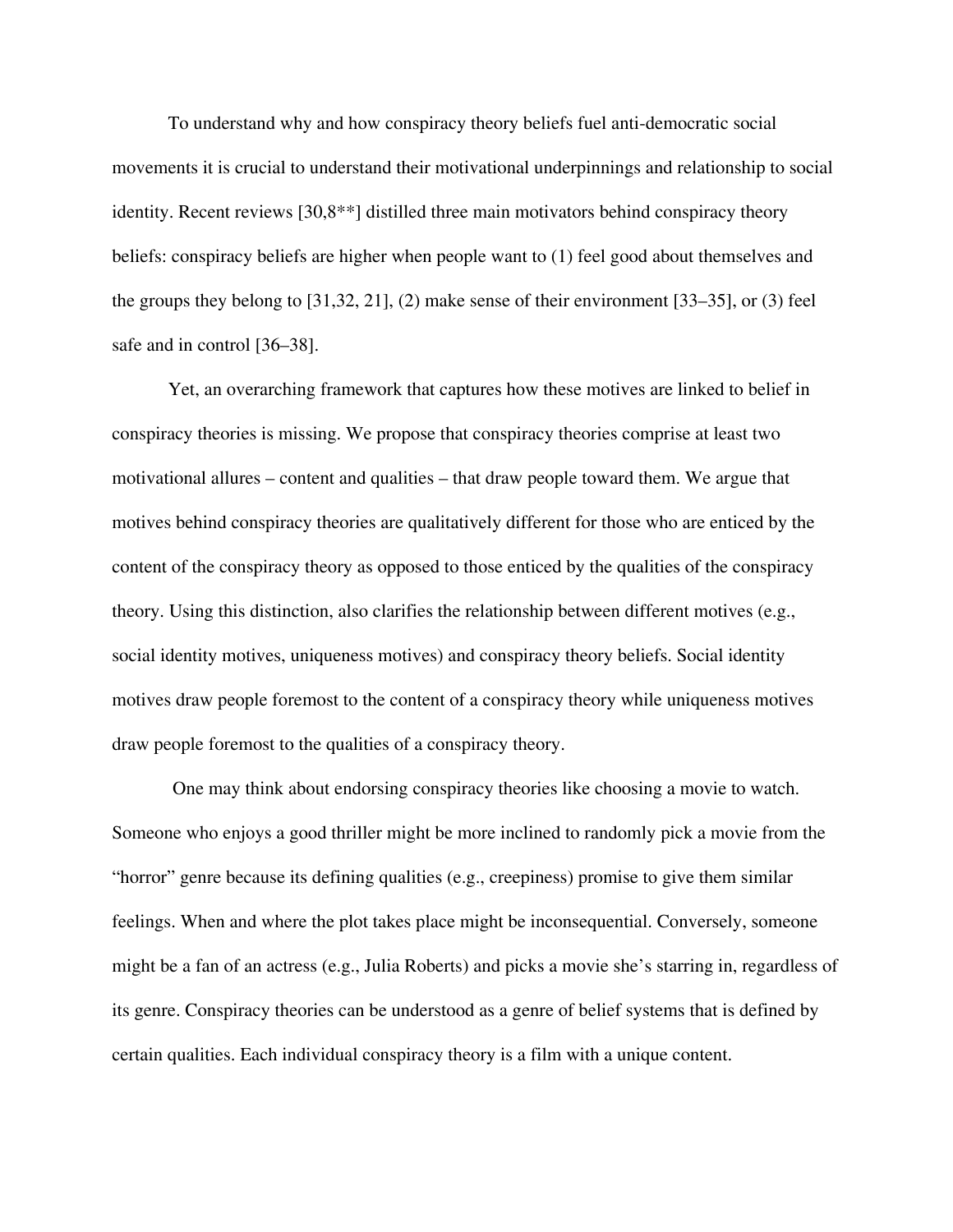*Content* refers to the unique narrative elements of each conspiracy theory. While conspiracy theories all share the premise that a nefarious group is secretly working towards a malicious or unlawful goal, individual conspiracy theories vary in the specific group (e.g., Illuminati; government), which goal is pursued (e.g., New World Order, war) and which events can be explained (e.g., 2008 financial crisis, 9/11 terrorist attacks). This is similar to the contents of specific movies that people find appealing, like your favorite actor.

*Qualities* on the other hand refer to the structural properties that all conspiracy theories have in common. For example, regardless of their specific content, most conspiracy theories are epistemic (i.e., explain most events) and counter-normative (i.e., challenge agreed upon knowledge). This is similar to the specific qualities that define a genre of movies and that certain people find appealing, like the creepiness of horror movies or the silliness of comedy movies.

We argue that depending on context and motivational states, different contents or qualities are more alluring. For instance, people who are prejudiced against Muslims might be motivated to believe any sort of false information that presents this group in a negative light, including conspiracy theories. This is consistent with evidence that participants' beliefs in conspiracy theories depended on who the alleged conspirator was [39, 40, 41\*\*]. In contrast, the belief in a flat earth might primarily emerge from the psychological benefits of holding contrarian beliefs rather than compelling physical arguments. This is consistent with findings that participants who believed in one conspiracy theory were also more likely to believe in others, even when they were contradictory [42, 43].

We illustrate our argument by the means of discussing two motives behind conspiracy theory beliefs in more detail: social identity motives and uniqueness motives.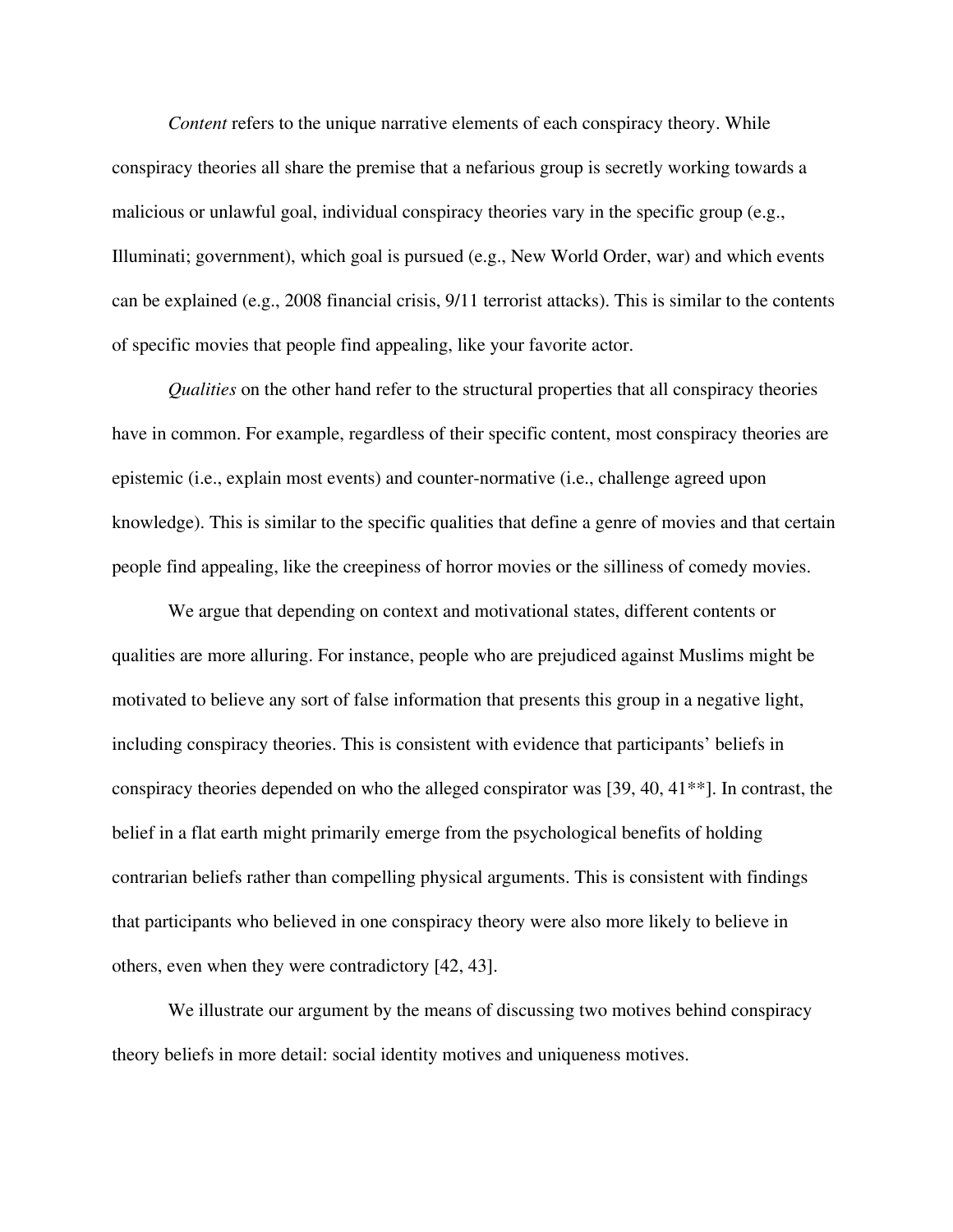#### **2.1. Content drawn motives: Social identity motives**

People are prone to form social identities in which group membership becomes part of the self. Social identities are connected with different motives including the need to hold positive beliefs about ingroups and negative beliefs about outgroups [44]. We argue that these motives draw people primarily to certain *contents* of conspiracy theories.

Prior to the 2012 U.S. Presidential election, Democrats and Republicans equally expected that electoral fraud would occur. Once President Obama was re-elected, however, Republicans were more likely to believe that electoral fraud had occurred [45]. After the elections, fraud beliefs might have helped Republicans to uphold a positive partisan identity [see 46\*\*]. In another line of research conducted in the United States, a chronic need for the recognition of national greatness (i.e., collective narcissism) was associated with a conviction that foreign governments (outgroup members), but not the U.S. government, are involved in conspiracies [21]. In both of these examples, the specific content of the conspiracy theory (e.g., who conspired) is crucial for its appeal.

In these cases, conspiracy theory beliefs psychologically greatly overlap with other kinds of false beliefs and can be explained by affiliated psychological models. For instance, in line with the identity-based model of political beliefs [46<sup>\*\*</sup>], social identity motives increased participants' likelihood to believe in fake news that represented their own political party as moral [47]. Likewise, participants were more likely to believe conspiracy theories that aligned with their party's political stances and vilified the opposite party [39–41,48,49,50]. Sometimes people may be predominantly drawn to conspiracy theories because their content allows them to legitimize and enforce pre-existing beliefs and attitudes.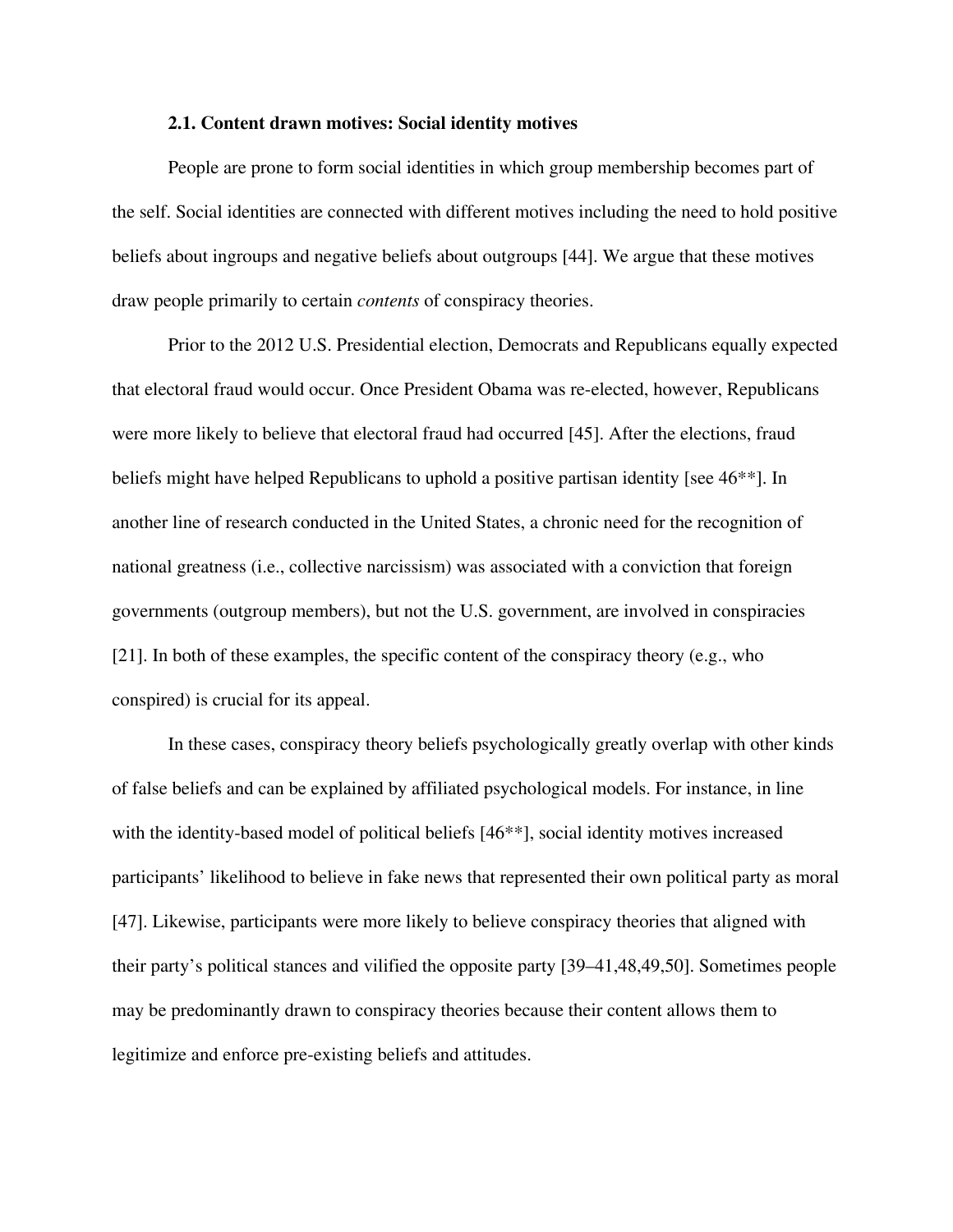#### **2.2. Quality drawn motives: Examples of Epistemic & Uniqueness Motives**

Various psychological needs may draw people to conspiracy theories, primarily because their *qualities* promise [see 30] to meet these needs. For instance, conspiracy theories imbue events with meaning and help people to make sense of events. Notably, research suggests that conspiracy theories might only be epistemically relevant when a situation is uncertain and conspiracy theory explanations are particularly salient [34; see also 52]. If alternative explanations for events are present, conspiracy theories can forfeit their epistemic allure. We take this as preliminary evidence that people sometimes turn to conspiracy theories foremost because of their qualities (here: ability to explain an event).

Further, all conspiracy theories assert to know of secret information [32] and are unconventional (i.e., challenge social agreed upon knowledge and beliefs). This way, holding conspiracy theory beliefs means to be special and unique. Unsurprisingly, studies found that stronger uniqueness needs were linked to stronger conspiracy theory beliefs [31,32,36]. Important for our distinction between content and qualities, participants with high (vs. low) uniqueness needs were only more likely to believe in a novel conspiracy theory if it was supported by a minority (vs. majority) of people [31]. It seems that for people with high uniqueness needs, the content of the conspiracy theory could be secondary to its qualities.

#### **3. Implications and predictions for social movements**

The distinction between content and qualities allows us to make several predictions regarding conspiracy theory beliefs and associated social movements. For brevity, we discuss predictions pertaining to social identity motives and uniqueness motives.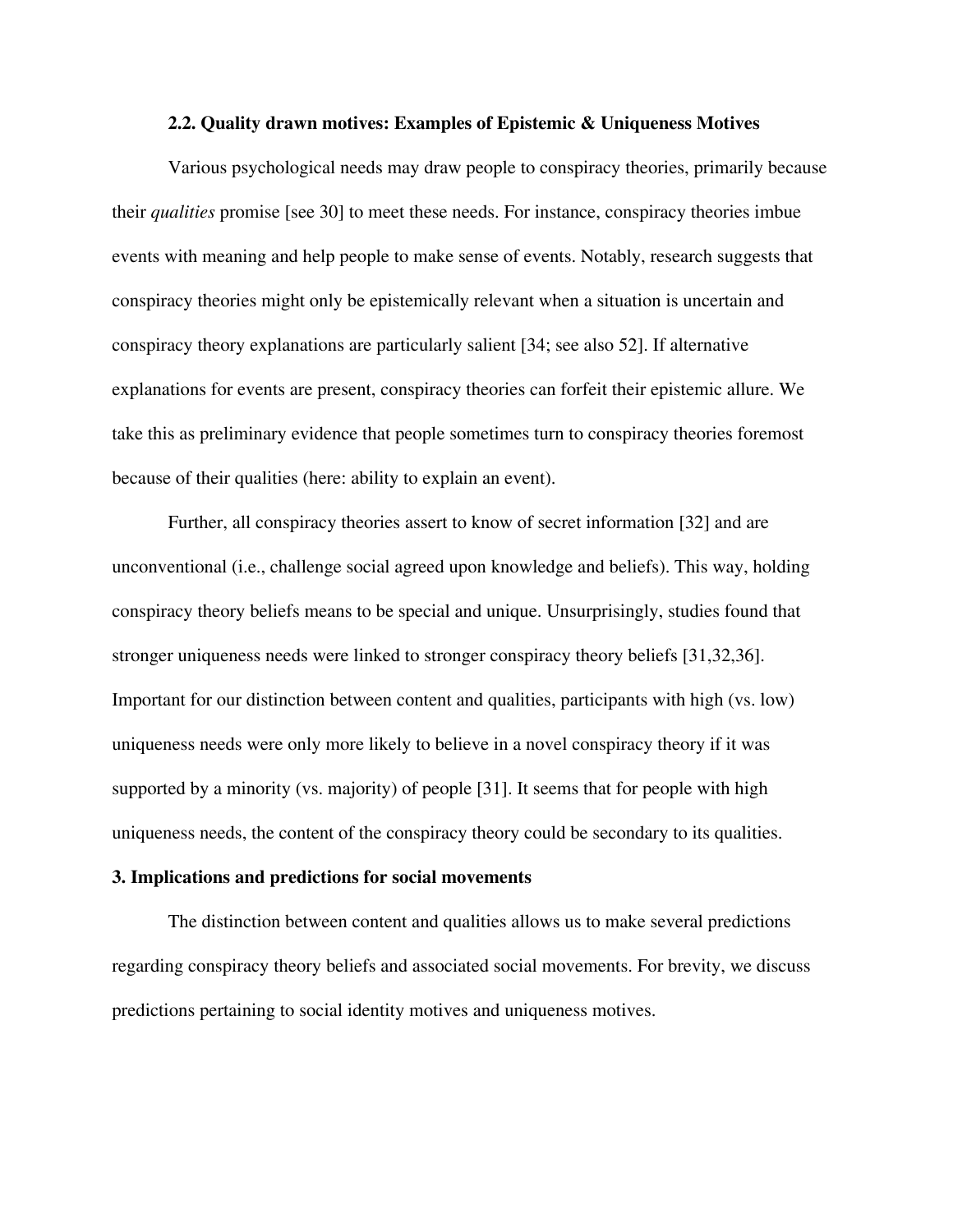Social identity motives might be a major driver of conspiracy movements that are concerned with the loss of status such as "The Great Replacement". Indeed, research suggests that people who believe in their group's superiority but are anxious about its recognition are drawn to conspiracy theories about outgroup members [21, see also 22,23\*].

Social identity concerns might also foster social movements that advance political polarization and intergroup aggression. For instance, Republicans are more likely than Democrats to endorse Qanon – the far-right theory that a Deep State is conspiring against President Trump [53]. In contrast, Democrats are more likely than Republicans to believe that the 9/11 terrorist attacks were an inside job [54]. These differences might emerge from motivations to defend one's ingroup from external threats and represent outgroups as morally inferior. Together with evidence that conspiracy theories that implicate outgroups can further prejudices, discrimination, and inter-group hostility [23,25–29] social identity motives might foster a vicious cycle where conspiracy theories intensify inter-group conflict and inter-group conflict fosters conspiracy theories.

Uniqueness needs may be particularly relevant for understanding people's engagement in fringe movements. People might be allured by these movements because their ideas are extremely unusual and non-normative rather than substantive (e.g., chemtrails)<sup>2</sup>. Uniqueness needs may also partly explain why conspiracy theories are often connected to movements that deviate from democratic norms. Similar to why people with high uniqueness needs are more likely to choose unusual products [55], they might also be more likely to choose political actions that deviate from social norms (e.g., shadowing alleged conspirators).

<sup>&</sup>lt;sup>2</sup> Conspiracy theory that water condensation trails from airplanes are actually trails of chemicals spread by the government (often: as a means to make citizen obedient).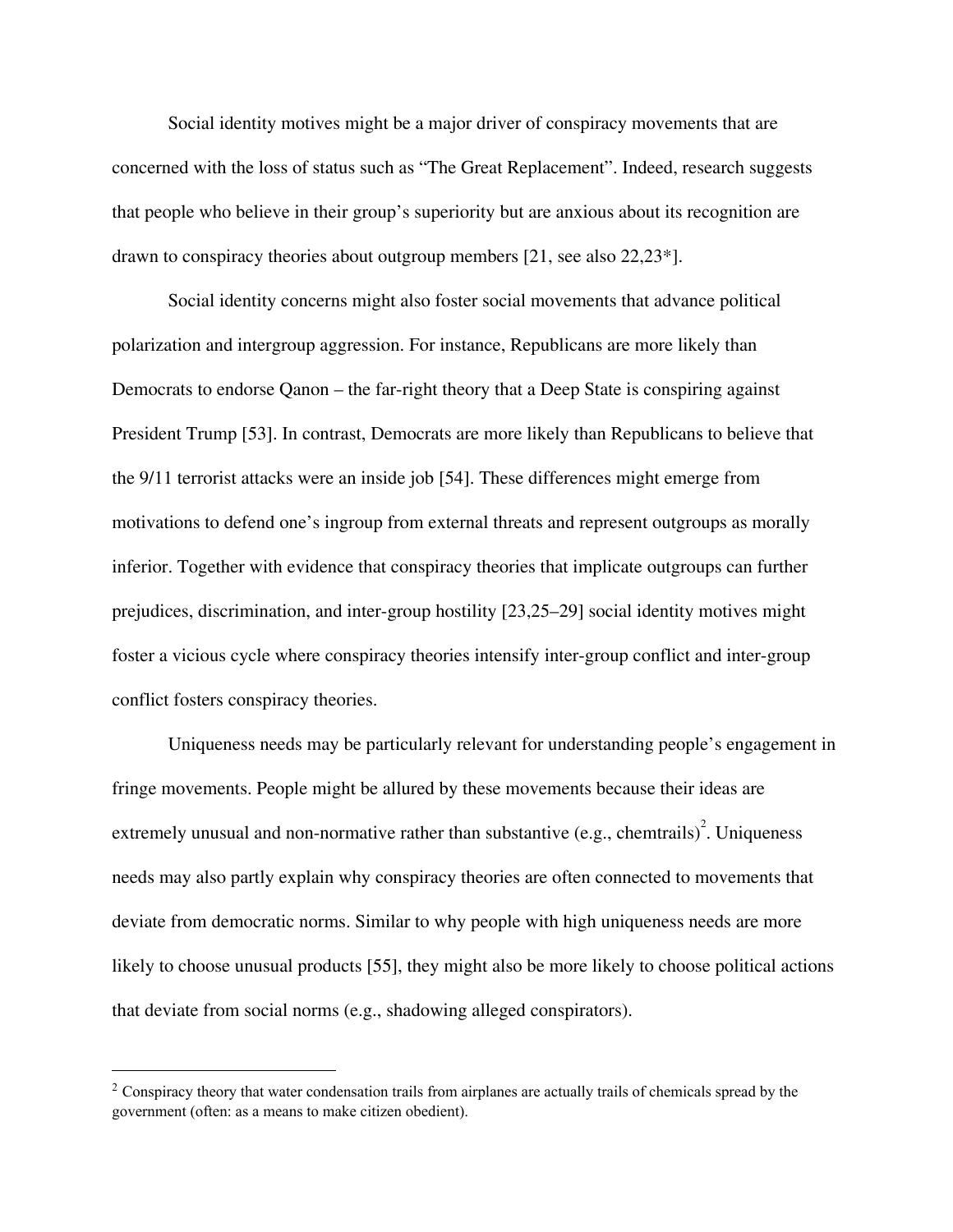Our motivational distinction is a theoretical one. In the real world, none of the mentioned constructs operate in isolation. People are driven by multiple motives and conspiracy theories can meet these various motives at the same time. Further, motives can interact with each other, as can the content and qualities of conspiracy theories. This has important implications for the dynamics of conspiracy movements. For instance, the need for uniqueness may be understood as an innocuous pursuit of originality. However, by challenging official narratives conspiracy theories can actually undermine people's trust in broader societal structures [cf. 56] leading to alienation and anomie [10-12, 57, 58] which in turn is linked to non-normative political activism [17\*\*,18].

Further, people are likely most allured by conspiracy theories and movements that promise to fulfill the highest number of relevant needs at the same time [see 30]. For instance, because liberals tend to have stronger uniqueness needs [59], they might be especially drawn to conspiracy theories and related movements that are both unpopular and identify the "correct" conspirators (e.g., business people [60]).

#### **4. Closing Remarks**

Conspiracy theories pose a threat to democratic systems. With the development of social media, conspiracy theorists acquired a new platform to spread unsubstantiated claims at an unprecedented rate and organize dangerous social movements. In fact, false information on Twitter travels faster and reaches larger audiences than accurate information [61]. Social media has allowed for destructive beliefs to spread and fester in large communities. For instance, within the same time period, the hashtag #Qanon has been used almost as many times (15 million) as #metoo, one of the most transformative social movements in recent memory. Recently, the FBI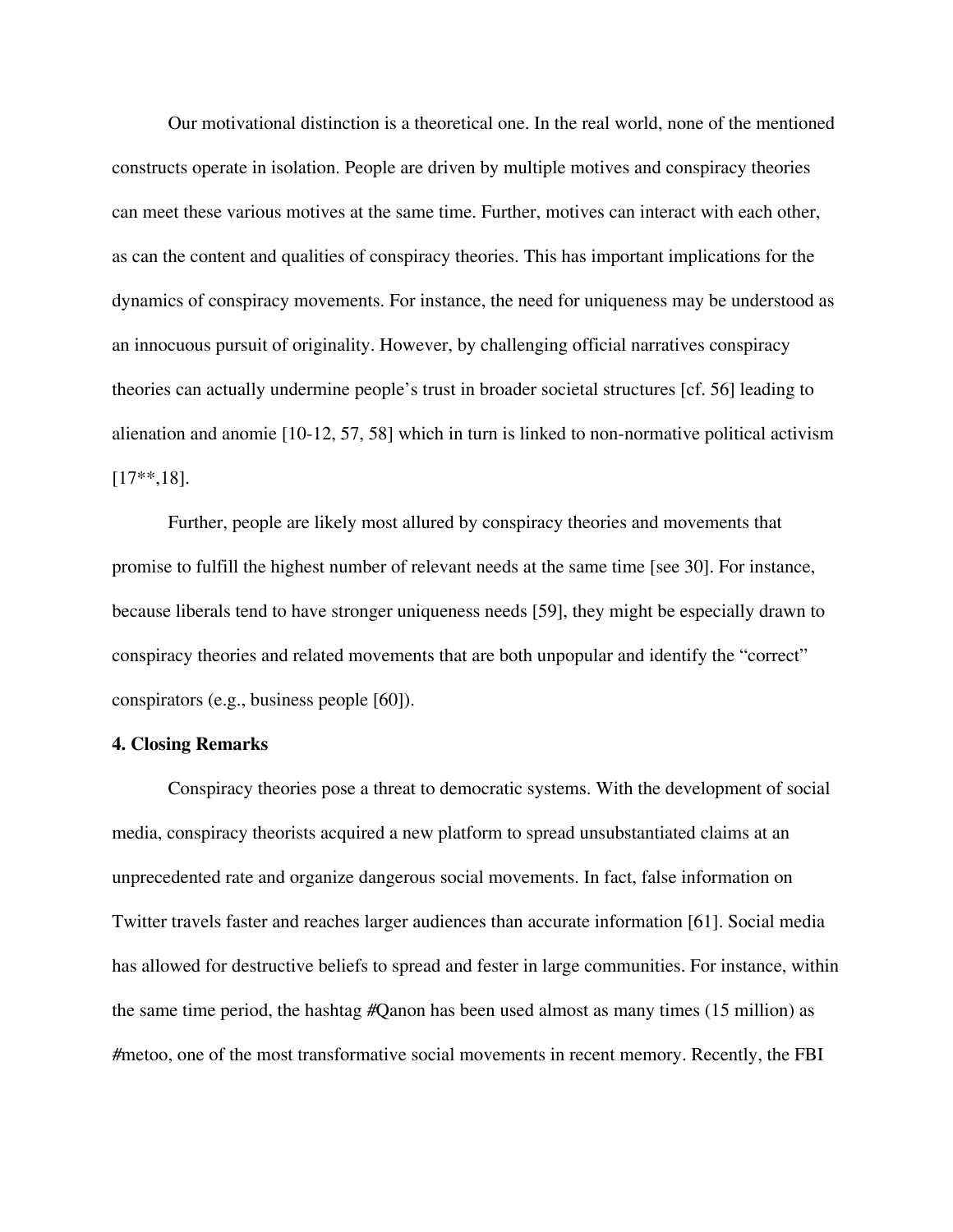labeled Qanon as "conspiracy theory-driven domestic extremists" threatening domestic safety [62]. Motivationally distinguishing between content and qualities of conspiracy theories will be crucial to stopping the spread of pernicious beliefs.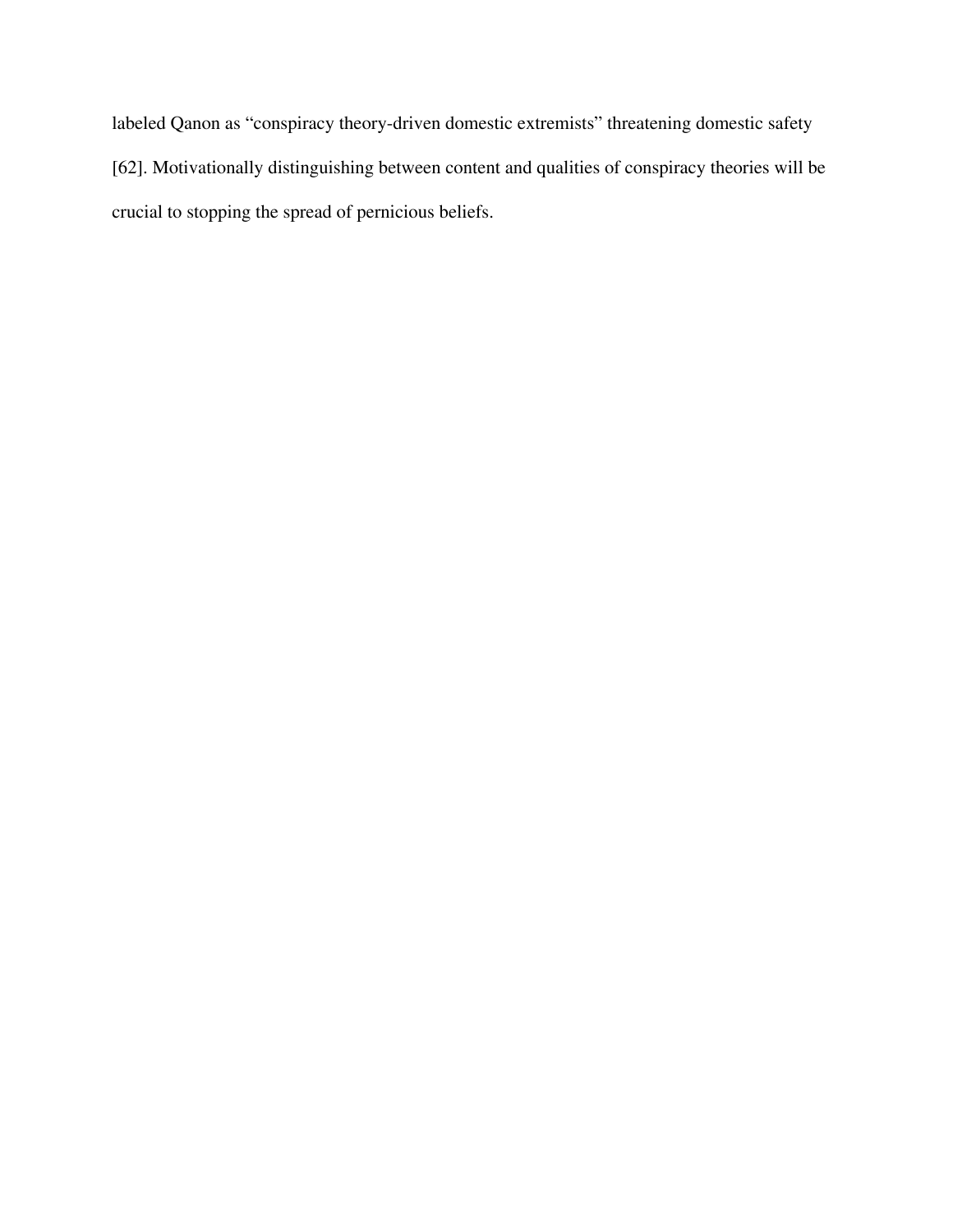#### **References**

- 1. Pilkington, E. **US states saw drop in vaccine rates for children as anti-vaxx theories spread**. *The Guardian* 2019,
- 2. Center for Disease Control and Prevention. **Measles Cases 2019**. 2019,
- 3. BBC. **Europe and right-wing nationalism: A country-by-country guide**. 2019,
- 4. Deutsche Welle. **Far-right parties form new group in European Parliament**. 2018,
- 5. Wildman, S. **Meet the far-right party that's bringing racism and xenophobia back to Germany**. *Vox* 2017,
- 6. Rankin, J. **MEPs create biggest far-right group in European parliament**. *The Guardian* 2019,
- 7. Al Yafai, F. **The far-right's influence in Europe is much greater than its new EU Parliamentary group suggests**. *Euractive* 2019,
- 8. **\*\*** Douglas KM, Uscinski JE, Sutton RM, Cichocka A, Nefes T, Ang CS, Deravi F:

**Understanding Conspiracy Theories**. *Polit Psychol* 2019, **40**:3–35.

*Provides a thorough review of research on conspiracy theories. It covers work on the psychological and socio-economic factors behind conspiracy theories, communication of conspiracy theories, and their consequences for society.*

- 9. Aljazeera. **What is Generation Identity?** 2018,
- 10. Swami V, Chamorro-Premuzic T, Furnham A: **Unanswered questions: A preliminary investigation of personality and individual difference predictors of 9/11 conspiracist beliefs**. *Appl Cogn Psychol* 2010, **24**:749–761.
- 11. Swami V, Furnham A: **Examining conspiracist beliefs about the disappearance of amelia earhart**. *J Gen Psychol* 2012, **139**:244–259.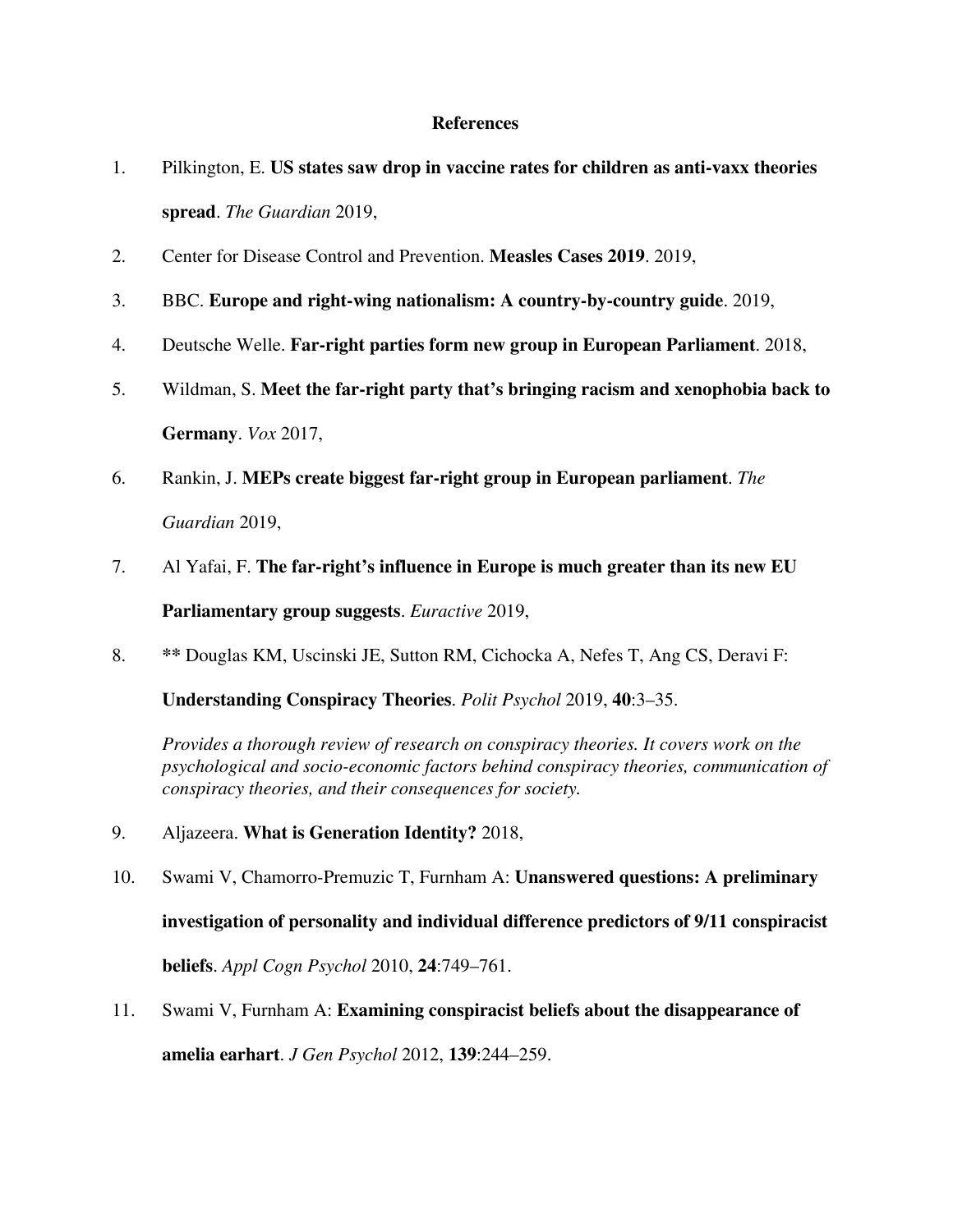- 12. Vitriol JA, Marsh JK: **The illusion of explanatory depth and endorsement of conspiracy beliefs**. *Eur J Soc Psychol* 2018, **48**:955–969.
- 13. Van der Linden S: **The conspiracy-effect: Exposure to conspiracy theories (about global warming) decreases pro-social behavior and science acceptance**. *Pers Individ Dif* 2015, **87**:171–173.
- 14. Imhoff R, Lamberty P: **Conspiracy theories as psycho-political reactions to perceived power.** In *Routledge Handbook of Conspiracy Theories*. Edited by Butter M, Knight P. Taylor & Francis Inc; 2020.
- 15. Jolley D, Douglas KM: **The social consequences of conspiracism: Exposure to conspiracy theories decreases intentions to engage in politics and to reduce one's carbon footprint**. *Br J Psychol* 2014, **105**:35–56.
- 16. Kim Y: **How conspiracy theories can stimulate political engagement**. *J Elections, Public Opin Parties* 2019, **0**:1–21.
- 17. **\*\*** Imhoff R, Dieterle L, Lamberty P: **Resolving the puzzle of conspiracy worldview and political activism: Belief in secret plots decreases normative but increases non normative political engagement.** *Soc. Psychol. Pers. Sci.* [accepted for publication 2019],
- *Found that a high (vs. low) conspiracy theory mentality decreased participants' intention to take normative political action but increased their intention to take non-normative political action. This finding reconciles previous conflicting research on conspiracy theories and political engagement.*
- 18. Lamberty P, Leiser D: **»Sometimes you just have to go in « The link between conspiracy beliefs and political action.** [unpubslihed results, 2019]

[https://psyarxiv.com/bdrxc/](https://psyarxiv.co/),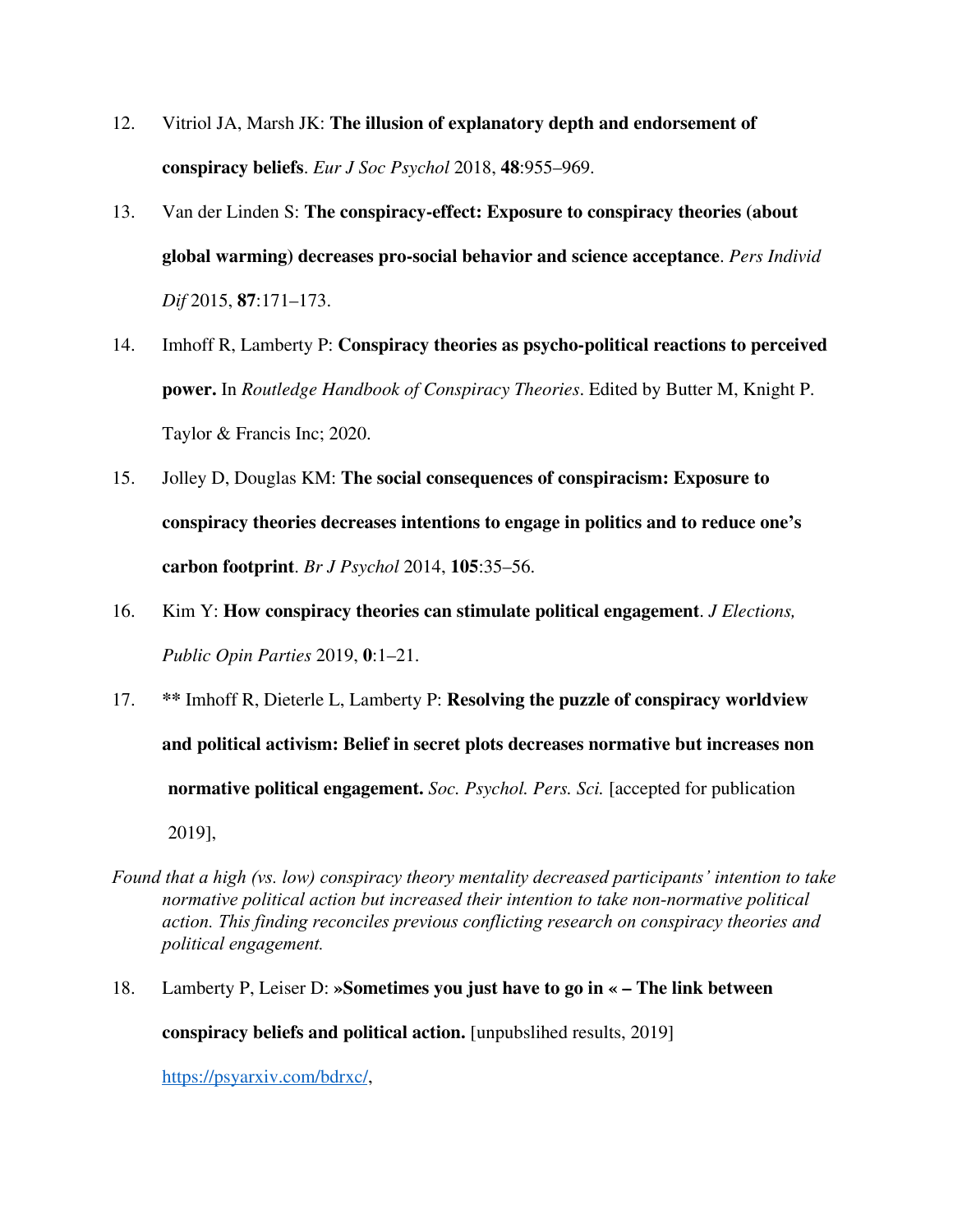- 19. Wood MJ, Gray D: **Right-wing authoritarianism as a predictor of pro-establishment versus anti-establishment conspiracy theories**. *Pers Individ Dif* 2019, **138**:163–166.
- 20. Krouwel A, Kutiyski Y, van Prooijen J-W, Martinsson J, Markstedt E: **Does extreme political ideology predict conspiracy beliefs, economic evaluations and political trust? Evidence from Sweden**. *J Soc Polit Psychol* 2017, **5**:435–462.
- 21. Cichocka A, Marchlewska M, Golec de Zavala A, Olechowski M: **"They will not control us": Ingroup positivity and belief in intergroup conspiracies**. *Br J Psychol* 2016, **107**:556–576.
- 22. **\*** Golec de Zavala A, Federico CM: **Collective narcissism and the growth of conspiracy thinking over the course of the 2016 United States presidential election: A**

**longitudinal analysis**. *Eur J Soc Psychol* 2018, **48**:1011–1018.

*Found that American collective narcissism – the belief that the United States is magnificent, yet underappreciated -- but not non-narcissistic in-group identification predicted an increase of conspiracy-theory thinking over the course of the 2016 U.S. election campaign. This finding validates previous work suggesting that narcissistic in-group positivity is a stronger predictor for out-group conspiracy theories than non-narcissistic in-group positivity* (Cichocka et al., 2016)

23. **\*** Marchlewska M, Cichocka A, Łozowski F, Górska P, Winiewski M: **In search of an**

**imaginary enemy: Catholic collective narcissism and the endorsement of gender**

**conspiracy beliefs**. *J Soc Psychol* 2019, **159**:766–779.

- *Is one of the rare articles that targets inter-group conspiracy theories beyond races, nations, and political parties. Found that Catholic collective narcissism predicted the belief that gender studies, theory and activism is a conspiracy to secretly destroy Christian tradition. This belief mediated the relationship between Catholic collective narcissism and hostile intentions towards people who undercut the values of the Catholic church.*
- 24. Jolley D, Douglas KM, Leite AC, Schrader T: **Belief in conspiracy theories and**

**intentions to engage in everyday crime**. *Br J Soc Psychol* 2019, **58**:534–549.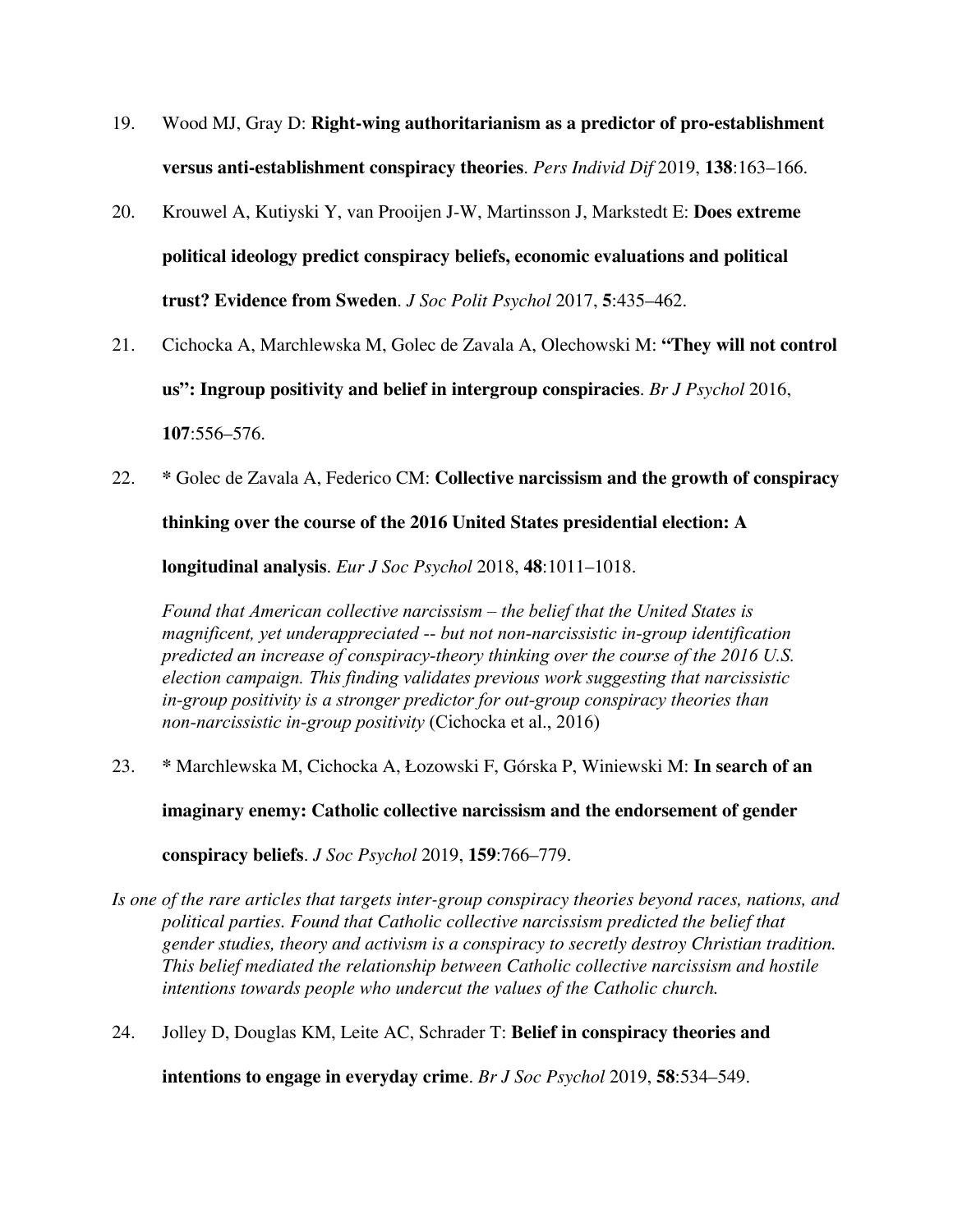- 25. Bilewicz M, Winiewski M, Kofta M, Wójcik A: **Harmful Ideas, The Structure and Consequences of Anti-Semitic Beliefs in Poland**. *Polit Psychol* 2013, **34**:821–839.
- 26. Kofta M, Soral W, Bilewicz M: **What Breeds Conspiracy Antisemitism? The Role of Political Uncontrollability and Uncertainty in the Belief in Jewish Conspiracy**. *J Pers Soc Psychol Advanced o.* 2020,
- 27. Golec de Zavala A, Cichocka A: **Collective narcissism and anti-Semitism in Poland**. *Gr Process Intergr Relations* 2012, **15**:213–229.
- 28. Nyhan B, Zeitzoff T: **Conspiracy and misperception belief in the Middle East and North Africa**. *J Polit* 2018, **80**:1400–1404.
- 29. **\*\***Jolley D, Meleady R, Douglas KM: **Exposure to intergroup conspiracy theories promotes prejudice which spreads across groups**. *Br J Psychol* 2019, **00**:1-19.
- *Found a causal relationship between conspiracy theory beliefs and prejudices anddiscrimination. Specifically, exposure to conspiracy theories pertaining to minorities intensified prejudices and discrimnation towards them. Importantly, researchers found that inter-group conspiracy theories increase prejudices beyond the implicated group. Exposure to Jewish conspiracy theories was indirectly linked to increased prejudices towards other social groups including Arabs and Asians.*
- 30. Douglas KM, Sutton RM, Cichocka A: **The psychology of conspiracy theories**. *Curr Dir Psychol Sci* 2017, **26**:538–542.
- 31. Imhoff R, Lamberty PK: **Too special to be duped: Need for uniqueness motivates conspiracy beliefs**. *Eur J Soc Psychol* 2017, **47**:724–734.
- 32. Lantian A, Muller D, Nurra C, Douglas KM: **"I know things they don't know!" the role of need for uniqueness in belief in conspiracy theories**. *Soc Psychol* 2017, **48**:160–173.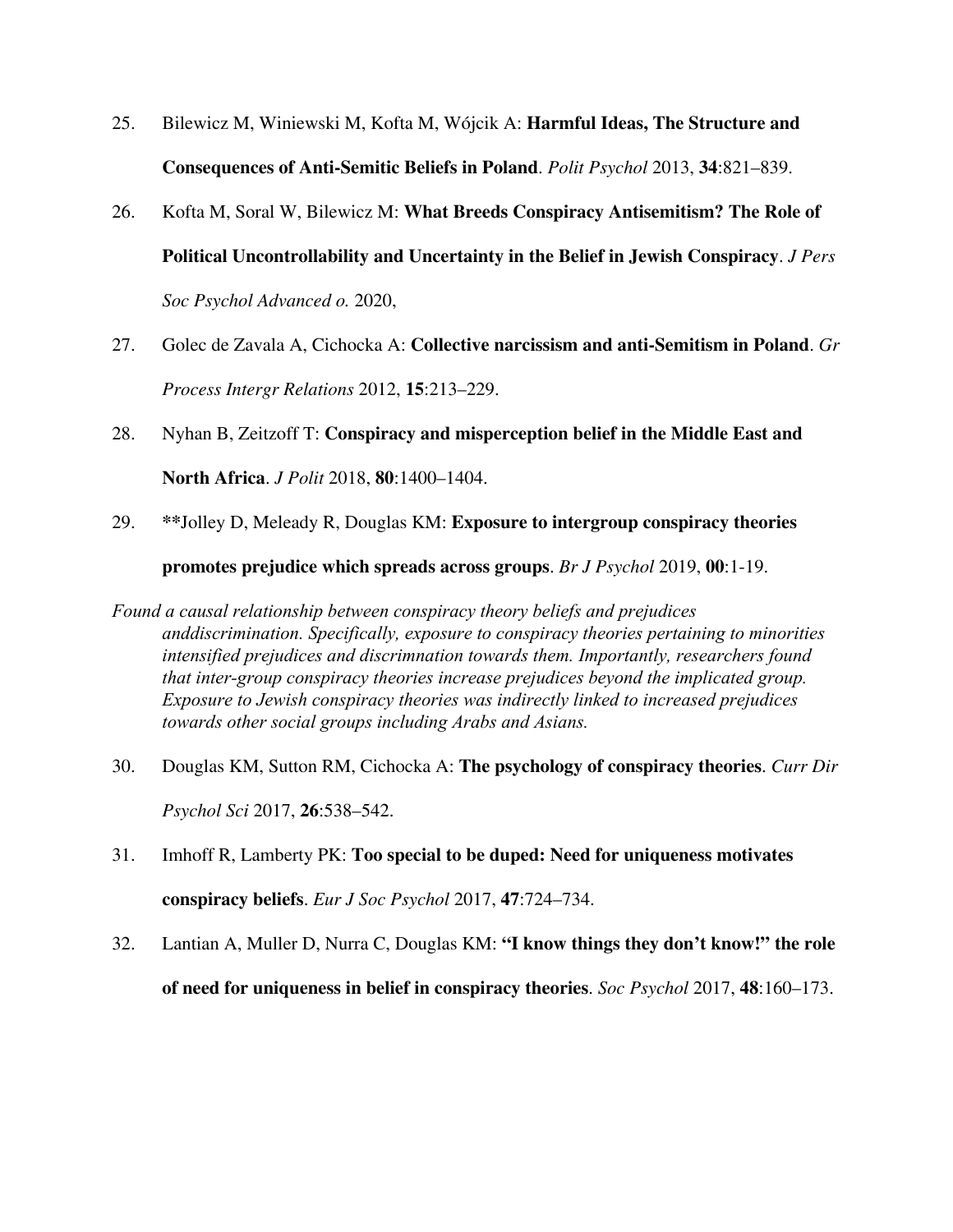- 33. Douglas KM, Sutton RM, Callan MJ, Dawtry RJ, Harvey AJ: **Someone is pulling the strings: hypersensitive agency detection and belief in conspiracy theories**. *Think Reason* 2016, **22**:57–77.
- 34. Marchlewska M, Cichocka A, Kossowska M: **Addicted to answers: Need for cognitive closure and the endorsement of conspiracy beliefs**. *Eur J Soc Psychol* 2017, **48**:109–117.
- 35. van Prooijen JW, Douglas KM, De Inocencio C: **Connecting the dots: Illusory pattern perception predicts belief in conspiracies and the supernatural**. *Eur J Soc Psychol* 2018, **48**:320–335.
- 36. Imhoff R, Lamberty P: **How paranoid are conspiracy believers? Toward a more fine-grained understanding of the connect and disconnect between paranoia and belief in conspiracy theories**. *Eur J Soc Psychol* 2018, **48**:909–926,
- 37. Poon K, Chen Z, Wong W: **Beliefs in Conspiracy Theories Following Ostracism**. *Pers. Soc. Psychol. Bull.* 2020,
- 38. van Prooijen JW, Staman J, Krouwel APM: **Increased conspiracy beliefs among ethnic and Muslim minorities**. *Appl Cogn Psychol* 2018, **32**:661–667.
- 39. Smallpage SM, Enders AM, Uscinski JE: **The partisan contours of conspiracy theory beliefs**. *Res Polit* 2017, **4:**1-7.
- 40. Enders AM, Smallpage SM, Lupton RN: **Are All 'Birthers' Conspiracy Theorists? On the Relationship Between Conspiratorial Thinking and Political Orientations**. *Br J Polit Sci* 2018, **00:**1-18
- 41. **\*\***Enders AM, Smallpage SM: **On the measurement of conspiracy beliefs**. *Res Polit* 2018, **5**:0–3.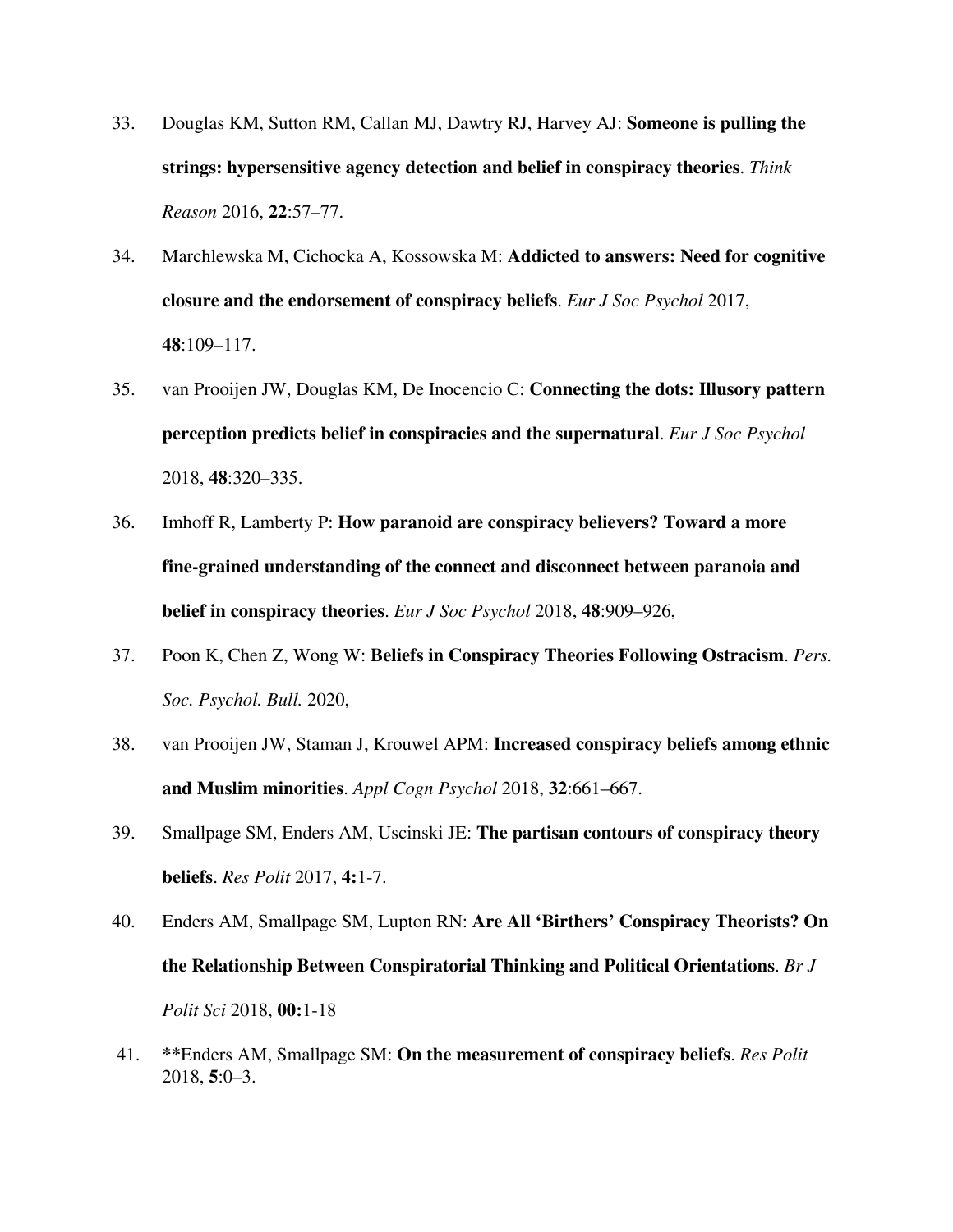- *Offered two crucial insights. First, conspiracy theory beliefs shifted as a function of the identity of the implicated conspirator (here: Democrats or Republicans). Second, previous findings of ideological difference in conspiracy theory beliefs could be a measurement artifact. Specifically, Republicans were less likely than Democrats to believe in a conspiracy theory when it implicated President Bush. The reverse pattern occurred when the same conspiracy theory implicated President Obama.*
- 42. Lukić P, Žeželj I, Stanković B: **How (Ir)rational is it to believe in contradictory conspiracy theories?** *Eur J Psychol* 2019, **15**:94–107.
- 43. Wood MJ, Douglas KM, Sutton RM: **Dead and alive: Beliefs in contradictory conspiracy theories**. *Soc Psychol Personal Sci* 2012, **3**:767–773.
- 44. Tajfel H, John C. T: **The social identity theory of intergroup behavior**. In *Psychology of intergroup relations*. Edited by Worchel S, Austin WG. Nelson; 1986:7–24.
- 45. Edelson J, Alduncin A, Krewson C, Sieja JA, Uscinski JE: **The effect of conspiratorial**

**thinking and motivated reasoning on belief in election fraud**. *Polit Res Q* 2017,

**70**:933–946.

- 46. **\*\***Van Bavel JJ, Pereira A: **The Partisan Brain: An Identity-Based Model of Political Belief**. *Trends Cogn Sci* 2018, **22**:213–224.
- *Presents the identity-based model of belief to better understand why and how partisanship can bias information processing. It argues that partisan identities serve multiple goals (e.g., belonging, status) and lays out how these goals affect different neurocognitive processes. It proposes that false beliefs are formed when accuracy goals are outweighed by conflicting identity goals (e.g., belonging).*
- 47. Pereira A, Van Bavel J: **Identity concerns drive belief in fake news**. [unpublished data 2018], <https://psyarxiv.com/7vc5d/>
- 48. Enders AM, Smallpage SM: **Informational Cues, Partisan-Motivated Reasoning, and the Manipulation of Conspiracy Beliefs**. *Polit Commun* 2019, **36**:83–102.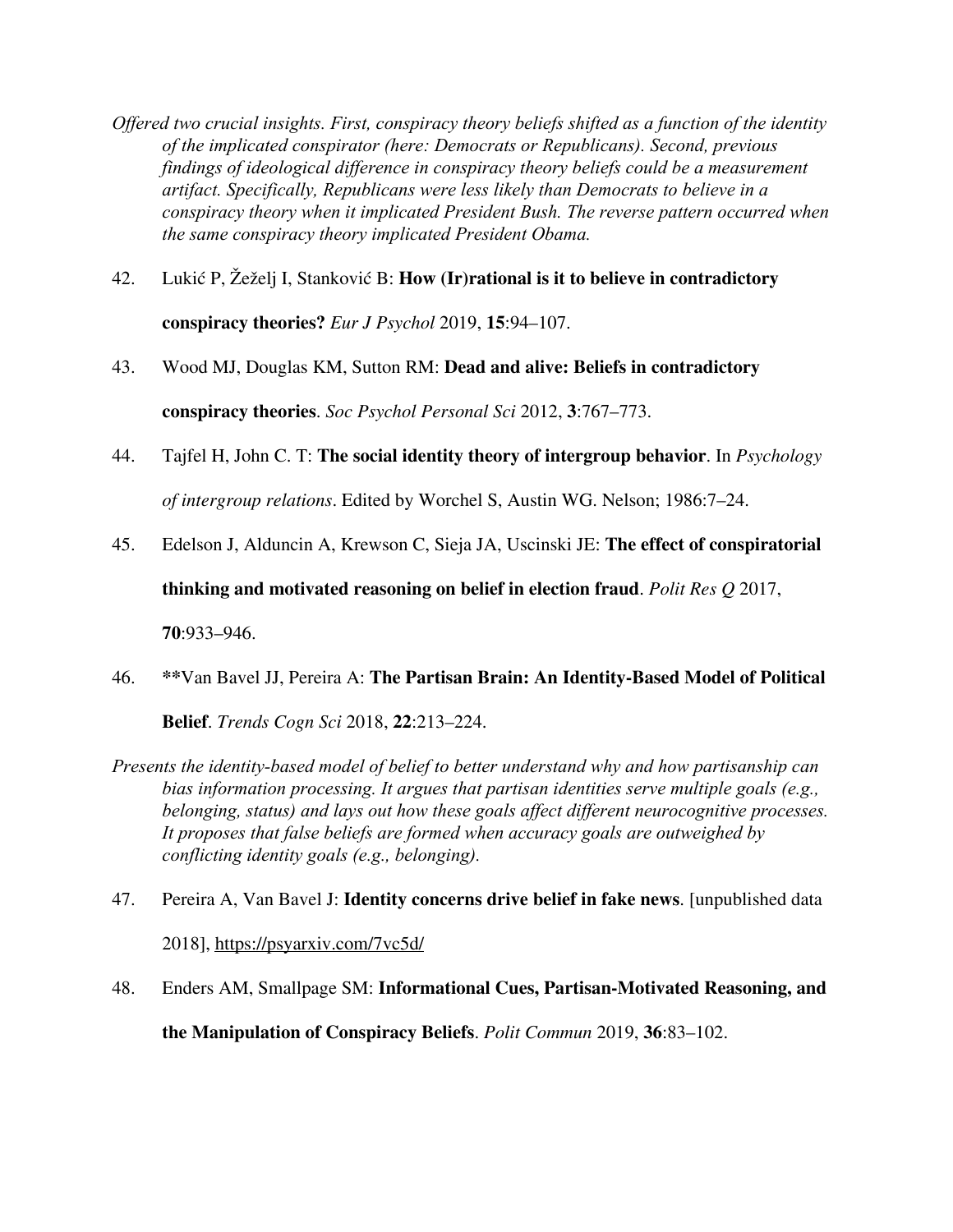- 49. Enders AM, Smallpage SM: **Informational Cues, Partisan-Motivated Reasoning, and the Manipulation of Conspiracy Beliefs**. *Polit Commun* 2018, **00**:1–20.
- 50. Hollander BA: **Partisanship, Individual Differences, and News Media Exposure as Predictors of Conspiracy Beliefs**. *Journal Mass Commun Q* 2018, **95**:691–713.
- 51. Smallpage SM, Enders AM, Uscinski JE: **The partisan contours of conspiracy theory beliefs**. *Res Polit* 2017, **4**:1-7
- 52. Lyons B, Merola V, Reifler J: **Not Just Asking Questions: Effects of Implicit and Explicit Conspiracy Information About Vaccines and Genetic Modification**. *Health Commun* 2019, **34**:1741–1750.
- 53. Uscinski JE, Klofstad CA: **New poll: the QAnon conspiracy movement is very unpopular**. 2018,
- 54. Farleigh Dickinson University Poll. 2016,
- 55. He L, Cong F, Liu Y, Zhou X: **The pursuit of optimal distinctiveness and consumer preferences**. *Scand J Psychol* 2010, **51**:411–417.
- 56. Jolley D, Douglas KM, Sutton RM: **Blaming a Few Bad Apples to Save a Threatened Barrel: The System-Justifying Function of Conspiracy Theories**. *Polit Psychol* 2018, **39**:465–478.
- 57. Abalakina-Paap M, Stephan WG, Craig T, Gregory WL: **Beliefs in Conspiracies Beliefs**. 2013, **20**:637–647.
- 58. Imhoff R, Bruder M: **Speaking (Un-)truth to power: Conspiracy mentality as a generalised political attitude**. *Eur J Pers* 2014, **28**:25–43.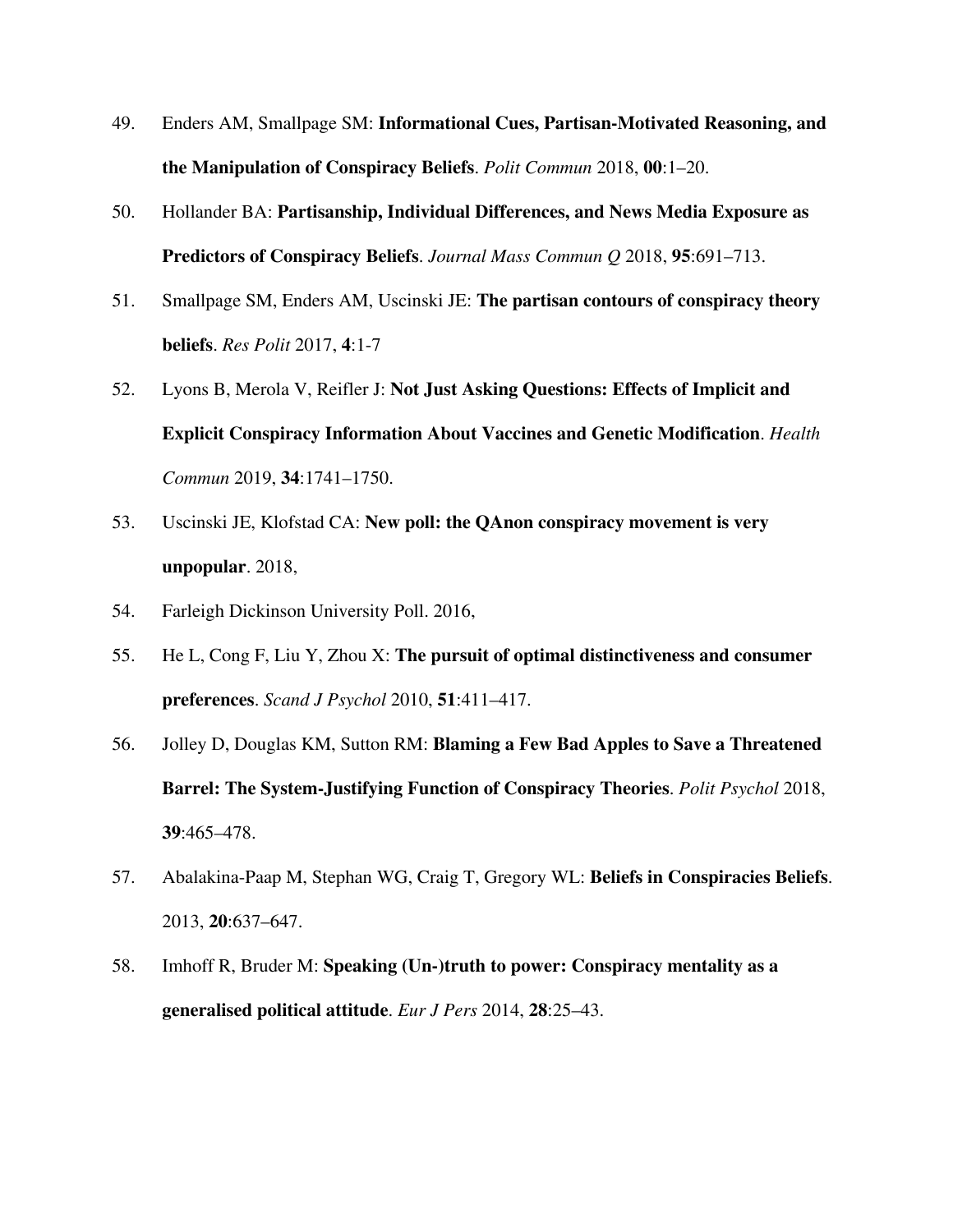- 59. Stern C, West T V, Schmitt PG: **The Liberal Illusion of Uniqueness**. *Psychol Sci* 2014, **25**:137–144.
- 60. Brandt MJ, Reyna C, Chambers JR, Crawford JT, Wetherell G: **The Ideological-Conflict Hypothesis: Intolerance Among Both Liberals and Conservatives**. *Curr Dir Psychol Sci* 2014, **23**:27–34.
- 61. Vosoughi S, Roy D, Aral S: **The spread of true and false news online**. *Science (80- )* 2018, **359**:1146–1151.
- 62. Dodson, M. **FBI Labels Fringe Conspiracy Theories as Domestic Terrorism Threat**. *Thedailybeast.* 2019.